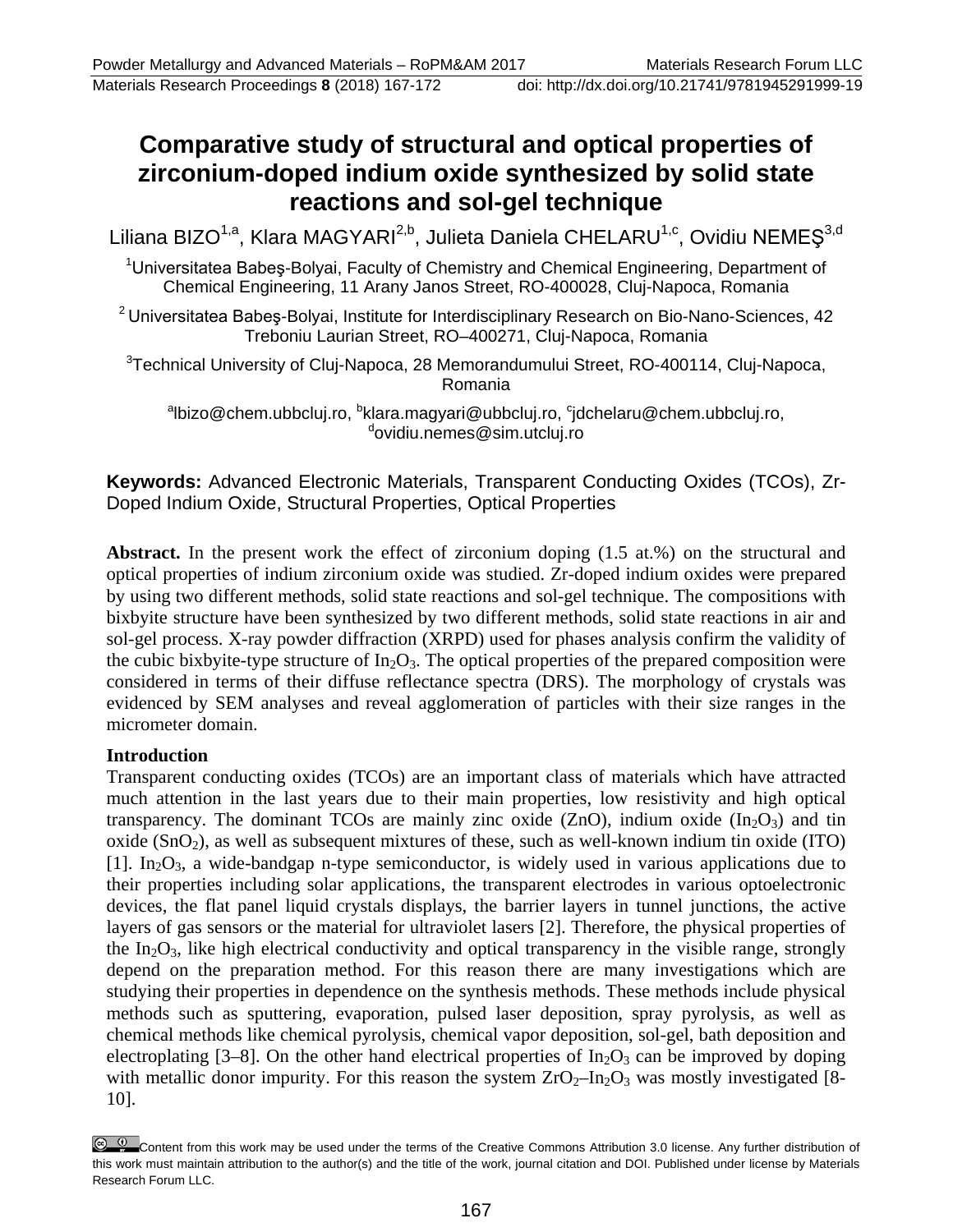Materials Research Proceedings **8** (2018) 167-172 doi: http://dx.doi.org/10.21741/9781945291999-19

In the present paper we comparatively investigated the structural evolution, optical and morphological properties of indium zirconium oxide prepared by two methods, solid state synthesis and sol-gel route.

# **Materials and Methods**

### **Synthesis**

Two different preparation methods were employed in the synthesis of zirconium-doped indium oxide: solid state synthesis and sol-gel method.

Compositions belonging to  $In_{2-x}Zr_xO_3$  (0.025  $\leq$  x  $\leq$  0.15) system with the bixbyite structure were prepared by solid state reactions from mixtures of pure  $In_2O_3$  (Alfa Aesar 99.995%) and  $ZrO<sub>2</sub>$  (Alfa Aesar 99%) at 1400 °C, in air.

In the sol-gel synthesis indium (III) nitrate hydrate  $(In(NO<sub>3</sub>)<sub>2</sub>·xH<sub>2</sub>O)$  was used as a precursor and zirconium (IV) chloride (ZrCl<sub>4</sub>) as a doping source at the molar ratios required to obtain  $In_2O_3$ doped with 1.5 at  $% ZrO<sub>2</sub>$ . Aqueous solutions of the two salts were stirred on a warming plate at 80 °C in order to mix the solution uniformly. The sol was prepared using isopropyl alcohol as solvent and ethylene glycol or sucrose as polymerization agent. The sucrose solution was added gradually into the aqueous solutions under stirring until colloidal suspensions were obtained. The sol continuously transformed into wet gel and then dried gel under heating at 100 °C during 24h. The resulted dried materials were annealed at 600 °C in air for one hour to form the required Zrdoped indium oxide. Fig. 1 presents schematic flow chart of indium zirconium oxide obtained by solid state synthesis.



**Fig. 1.** Schematic flow chart of indium zirconium oxide obtained by solid state synthesis.

# **Characterization Methods**

The X-ray powder diffraction (XRPD) data were collected in the  $2\theta = 10{\text -}80^{\circ}$  angular domain with a Bruker D8 Advance diffractometer, using  $\text{CuK}\alpha1$  radiation (40 kV; 40 mA).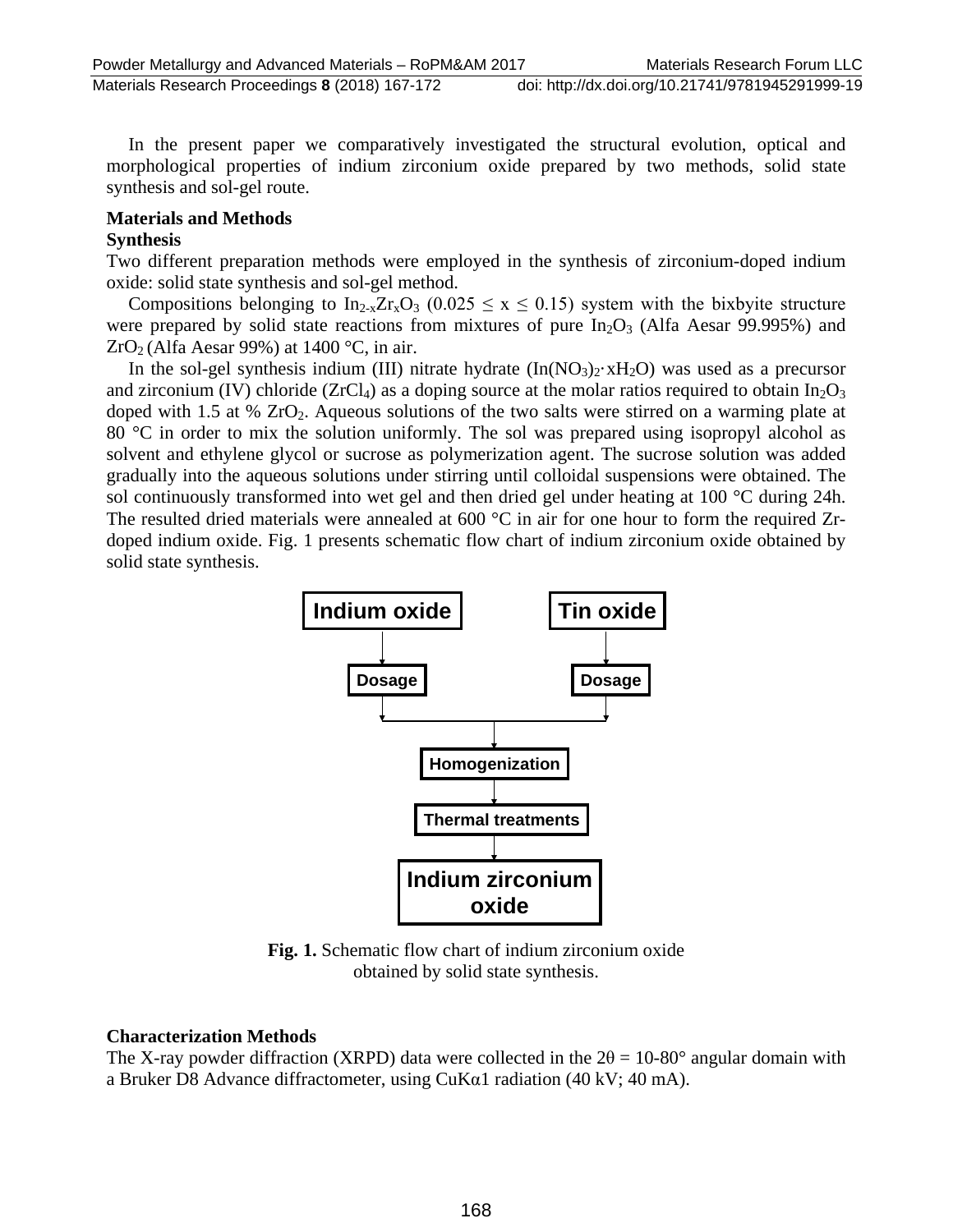Optical properties were investigated using a Jasco V-650 spectrophotometer (Japan) equipped with an ISV-722 Integrating Sphere. The diffusse reflectance spectra (DRS) were recorded in the range 200-800 nm with a scan rate of 400 nm/min.

The samples morphology was investigated using a Hitachi SU8230 Scanning Electron Microscope (SEM).

#### **Results and discussion**

### **X-ray powder diffraction (XRPD) analysis**

The X-ray diffraction patterns of zirconium doped  $In_2O_3$  prepared by solid state reaction with different concentrations are shown in Fig. 2. All samples showed similar XRPD patterns, indicating the high crystallinity of our bulk materials. No extra peaks are observed due to the addition of zirconium in indium oxide films which indicates the absence of an impurity phase in the prepared samples.



**Fig. 2.** XRPD patterns of  $In_{2-x}Zr_xO_3$  (0.025  $\le x \le 0.15$ ) system prepared by solid state reaction.



**Fig. 3.** XRPD patterns of  $x = 0.075$  composition prepared by solid state reaction (a) and sol-gel method using (b) isopropyl alcohol, (c) sucrose or (d) ethylene glycol.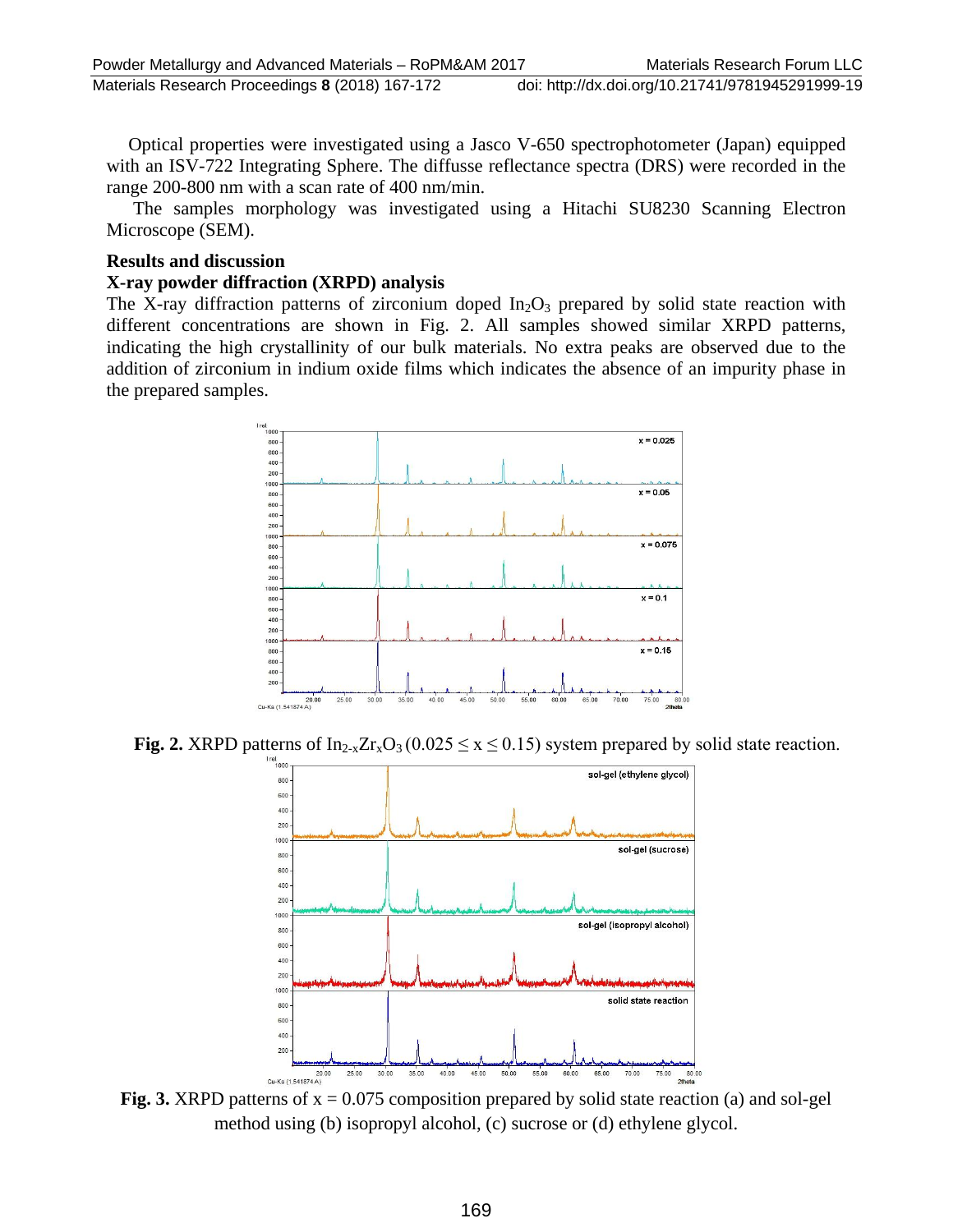There are four prominent peaks as shown in Fig. 2, which can be indexed to the (222), (400), (440) and (622) crystal planes of the In<sub>2</sub>O<sub>3</sub> cubic structure. XRPD of  $x = 0.075$  sample prepared via sol-gel route and solid state reaction are presented comparatively in Fig. 3. From the figure, it was clear that the intensity of peaks is increased in the  $x = 0.075$  composition prepared by solid state reaction. The increase in intensity of the peaks is due to the improvement of sample crystallinity.

#### **UV-VIS spectroscopy analysis**

Fig.4 show the difusse reflectance spectra (DRS) of zirconium doped  $In_2O_3$  prepared by sol-gel method using isopropyl alcohol as solvent and ethylene glycol or sucrose as polymerization agent. The maximum percent reflectance around 450 nm, observed for sample prepared using sucrose, is increasing for samples prepared using isopropyl alcohol as solvent and ethylene glycol as polymerization agent. Simultaneously, a shift of the optical bandgap to higher wavelengths occurs. The reflectance spectra of  $x = 0.075$  composition prepared by solid state reaction and sol-gel method using sucrose are displayed comparatively in Fig. 5. One indeed observes that sol-gel preparation of zirconium doped indium oxide decreases the maximum percent reflectance around 450 nm, by approximately 20%, with respect to same composition prepared by solid state reaction.

![](_page_3_Figure_5.jpeg)

**Fig. 4.** Measured DRS in the compositions  $x = 0.075$  prepared by sol-gel method using (a) isopropyl alcohol, (b) sucrose or (c) ethylene glycol*.*

![](_page_3_Figure_7.jpeg)

**Fig. 5.** Measured DRS in the composition  $x = 0.075$  prepared by solid state reactions (a) and sol-gel method using sucrose (b).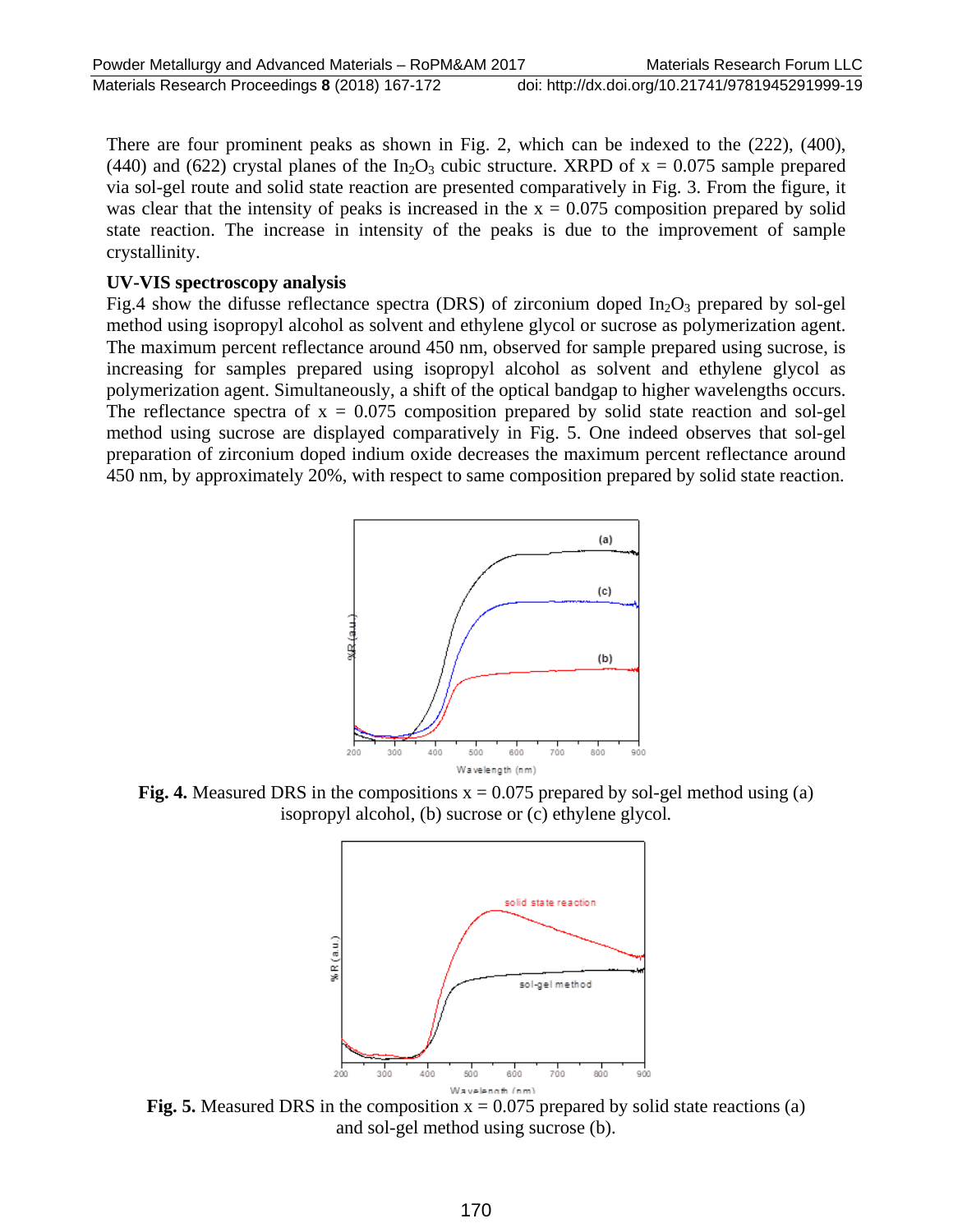Materials Research Proceedings **8** (2018) 167-172 doi: http://dx.doi.org/10.21741/9781945291999-19

#### **SEM microscopy analysis**

Scanning electron microscopy (SEM) was used to study the particle morphology of the studied samples. SEM images of the samples recorded for  $x = 0.075$  composition prepared by solid state reaction and sol-gel route are shown in Fig. 6. Smooth surface and uniform distribution of grain are observed for composition synthesized by solid state reaction (Fig. 6 a).

![](_page_4_Picture_5.jpeg)

**Fig.** 6. SEM images at  $x100 \text{ (up)}$  and  $x10.0k \text{ (down)}$  magnification of  $x = 0.075$  composition prepared by solid state reaction (a) and sol-gel method using (b) isopropyl alcohol, (c) sucrose or (d) ethylene glycol.